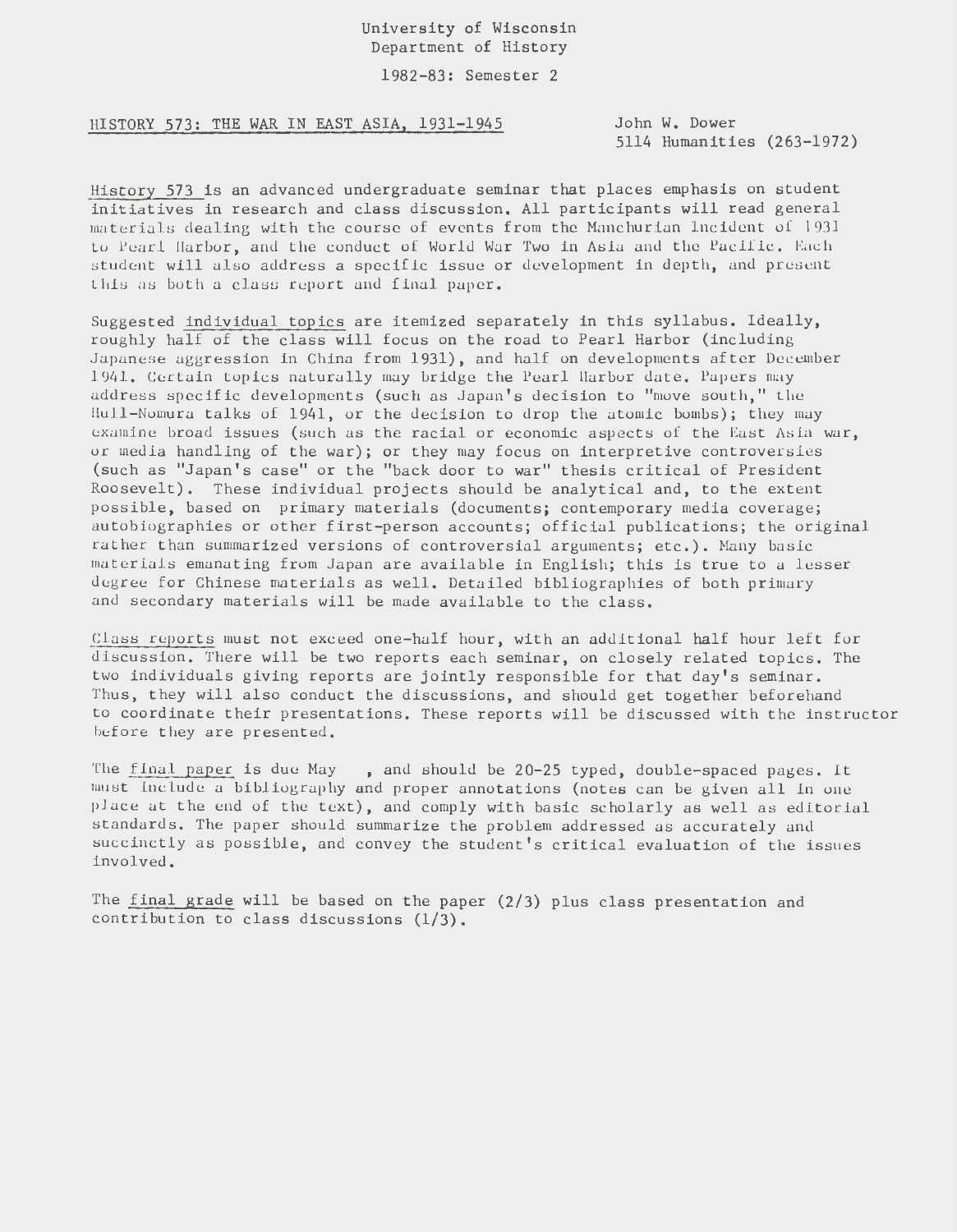General Readings. There are three paperback books available in the bookstore:

\*\* Saburo Ienaga. THE PACIFIC WAR: WORLD WAR II AND THE JAPANESE, 1931-1945. 1978: Pantheon (original Japanese edition, 1968).

 $\mathcal{F} = \mathcal{K}^{(1)} \cup \mathcal{F}^{(2)}$ 

- Robert J. C. Butow. TOJO AND THE COMING OF THE WAR. 1961: Stanford.  $**$
- \*\* Pacific War Research Society. THE DAY MAN LOST: HIROSHIMA, 6 AUGUST 1945. 197 : Kodansha International.

In addition, the following materials are available on reserve in two places--(1) the State Historical Society library, and (2) the History Department Library in 4257 Humanities:

- \* United States Strategic Bombing Survey. SUMMARY REPORT (PACIFIC WAR). 1946. 32 pp.
- . JAPAN'S STRUGGLE TO END THE WAR. 1946. pp. 1-22.  $\frac{1}{2}$
- . THE EFFECTS OF ATOMIC BOMBS ON HIROSHIMA AND NAGASAKI.  $\star$  $1946.$  pp.  $1-23.$
- Waldo Heinrichs, "1931-1937," in Ernest R. May & James C. Thomson, Jr., ed.  $\star$ AMERICAN-EAST ASIAN RELATIONS: A SURVEY, 1972: Harvard,
- Louis Morton, "1937-1941," in Ernest R. May & James C. Thomson, Jr., ed.  $\star$ AMERICAN-EAST ASIAN RELATIONS: A SURVEY. 1972: Harvard.
- \* William L. Neumann, "How American Policy Toward Japan Contributed to War in the Pacific," in Harry Elmer Barnes, ed. PERPETUAL WAR FOR PERPETUAL PEACE: A CRITICAL EXAMINATION OF THE FOREIGN POLICY OF FRANKLIN DELANO ROOSEVELT AND ITS AFTERMATH. 1953: Caxton.
- \* Noam Chomsky, "The Revolutionary Pacifism of A. J. Muste: On the Backgrounds of the Pacific War," in Noam Chomsky, AMERICAN POWER AND THE NEW MANDARINS. 19 : Vintage.
- \* Kazuko Tsurumi, "Socialization for Death: Moral Education at School and in the Army," in Kazuko Tsurumi, SOCIAL CHANGE AND THE INDIVIDUAL IN JAPAN BEFORE AND AFTER DEFEAT IN WORLD WAR II. 1970: Princeton.

 $\sim$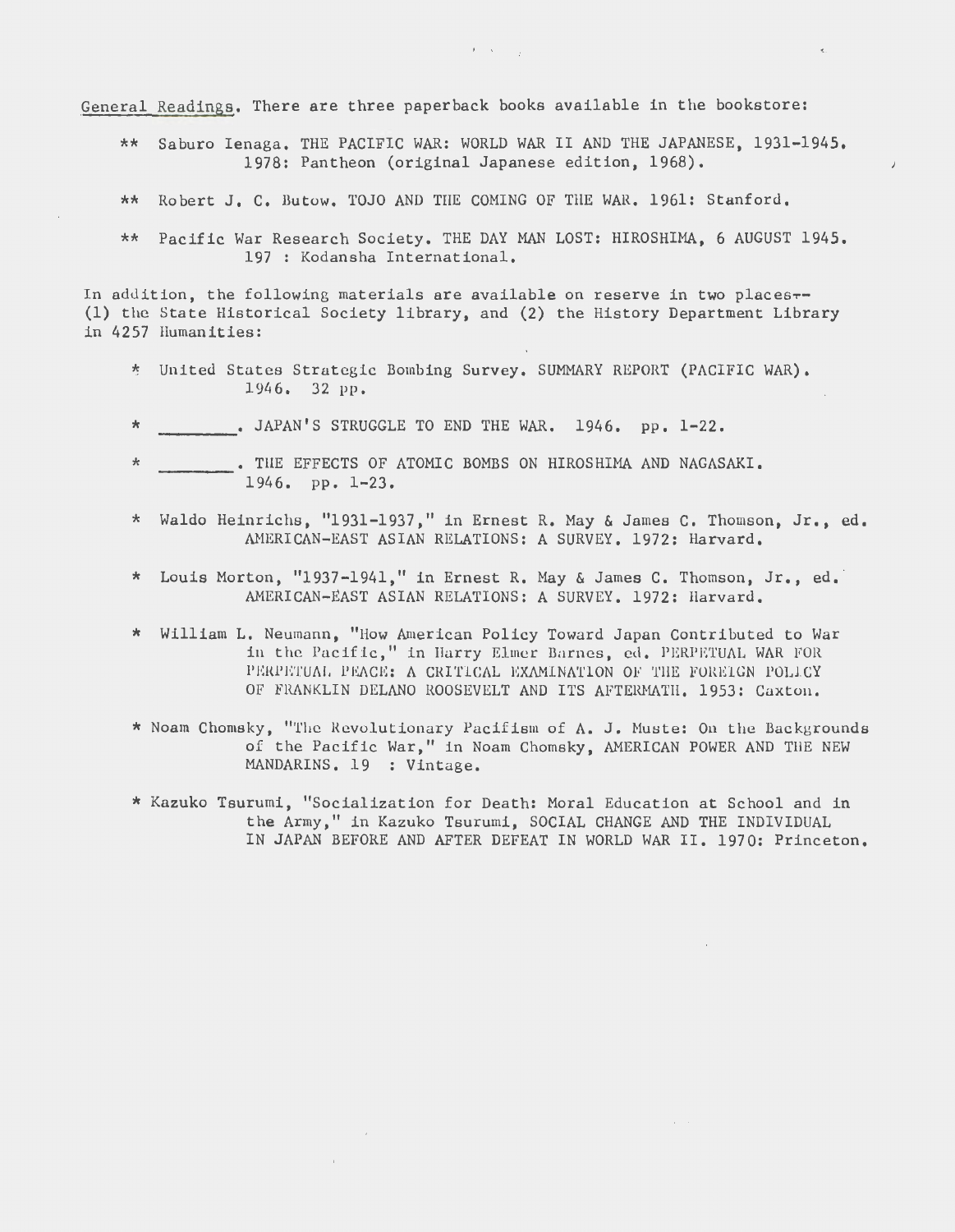### SUGGESTED INDIVIDUAL TOPICS

### The "Far Eastern Crisis" Prior to 1941

- \* The rationale of Japanese expansion (strategic planning as seen in Crowley, Ike, official U.S. studies, translated Japanese monographs, etc.)
- \* The rhetoric of Japanese expansion (White Peril, Monroe Doctrine for Asia, New Order, Pan-Asianism, Greater East Asia Co-Prosperity Sphere, etc.)
- \* Leftist analyses of the crisis of the 1930s (Amerasia, Far Eastern Survey, Trotsky, Stalin, Comintern, etc.)
- \* IPR (Institute of Pacific Relations) conference reports and publications on "Problems of the Far East" prior to 1941
- \* The scholarly debate over Japanese "fascism" (Maruyama, Halliday, Tanin and Yohan, Hobsbawm, Duus and Okamoto, Fletcher, Berger, etc.)
- \* The debate over the role of the emperor (Harada-Saionji diary, Kido diary, Bergamini, Titus, Sheldon, etc.)
- \* "Japan's case" vs. "China's case" in the 1930s (many propaganda materials are available on both sides)
- \* The Manchurian Incident (1931) and the League of Nations (see C. Thorne's study as a starter, and for bibliography)
- \* The puppet state of Manchukuo (voluminous Japanese Government publications in English)
- \* The Japanese imperium as seen through the eyes of the South Manchurian Railway (many publications in English)
- \* The underside of Japanese imperialism (opium, prostitution, etc.--through League of Nations materials, IMTFE documents, journalistic accounts, etc.)
- \* Western evaluations of Japan's aims, capabilities, and "personality structure" prior to Pearl Harbor
- \* Japan and the Japanese in Anglo-American military evaluations prior to (and after) 1941
- \* Imperialist interests in China (or in Asia as a whole) on the eve of Pearl Harbor (economic and military, involving especially Japan, the U.S., Britain, France, and the Netherlands)
- \* Southeast Asia in American, British, and Japanese planning, 1936-1941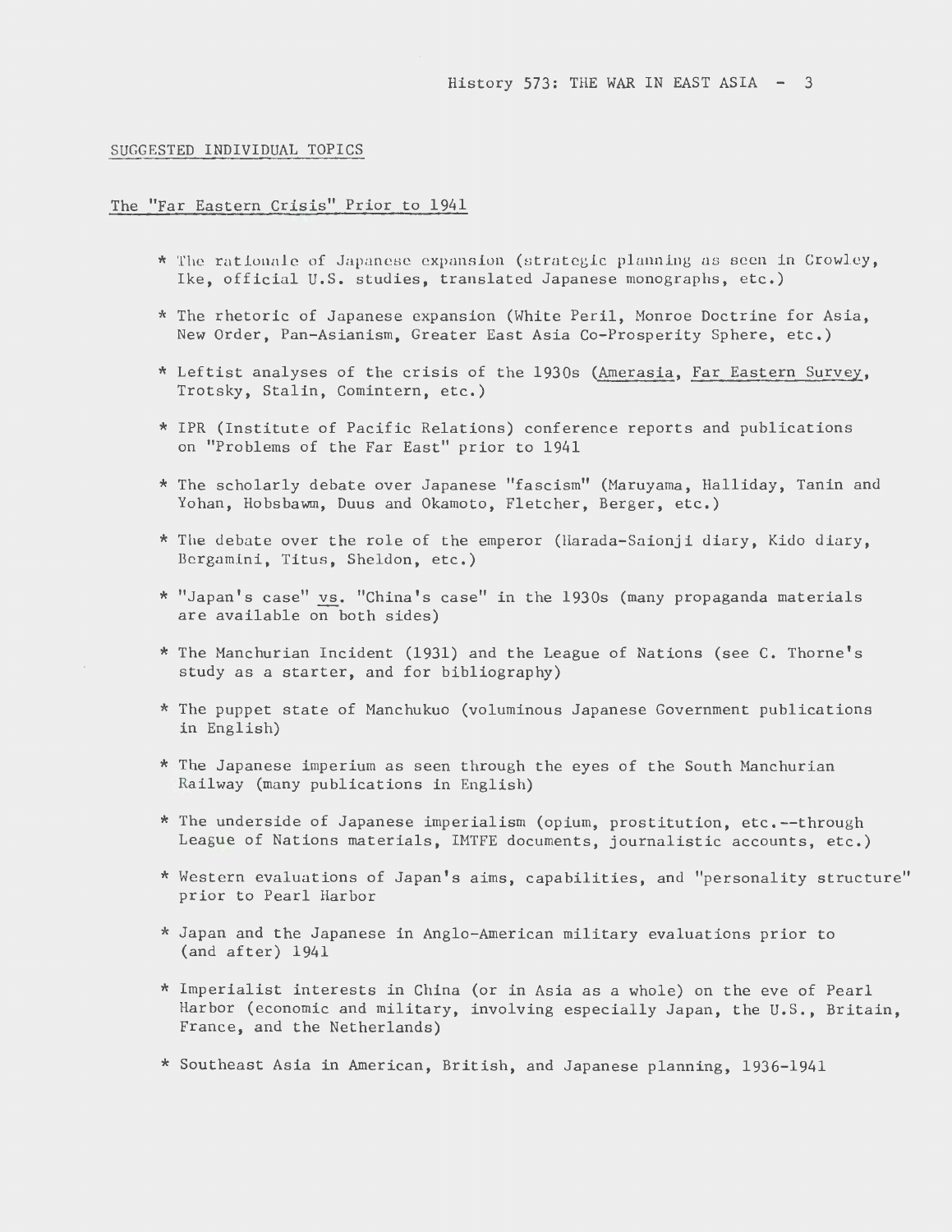#### SUGGESTED INDIVIDUAL TOPICS

### The Road to Pearl Harbor

- \* The official u.s. version (as seen in Foreign Relations of the United States; the Pearl Harbor hearings in Congress; accounts by Hull, Grew, Stimson, Byrnes, Truman; etc. )
- \*The Hull-Nomura talks of 1941 as seen from both sides (FRUS, Hull, Ike's translation of minutes of top-level Japanese meetings; Harada-Saionji diary; Kido diary; etc.)
- \* Japanese strategic planning for Pearl Harbor (Ike, various writings by Crowley, official U.S. studies, biography of Yamamoto, Prange, etc.)
- \* The debate over why the u.s. was caught by surprise at Pearl Harbor <sup>1</sup> (Wohlstetter, Prange, Toland, Congressional hearings, etc.)
- \* The "back door to war" agrument among conservative revisionists (Beard, Barnes, Tansil, Newmann--and their critics, such as Langer and Gleason, Schlesinger, Dallek, etc.)
- \* The Magic intercepts of Japan's secret diplomatic messages--and their significance to U.S. intelligence activities and war planning
- \* The u.s. media and events leading to Pearl Harbor (analysis of such journalistic vehicles as The New York Times, Time, Life, Newsweek, a local paper, etc.)
- \* The impending crisis as portrayed in the Japanese media available in English (Contemporary Japan, Trans-Pacific, The Nippon Times, etc.)
- \* The impending crisis as depicted in cartoons, movies, popular books and novels, etc.
- \* Anti-Oriental racism in the United States and British Commonwealth, and its relation to the Far Eastern crisis
- \* Asians in Western popular culture (Fu Man Chu, Charlie Chan, Mr. Mota, writings of Pearl Buck
- \* The debate over U.S. support of Japanese aggression against China, 1937-1941 (focusing on U.S. export of strategic materials to Japan)
- \* The U.S. policy of economic strangulation of Japan--and its influence on Japanese war planning
- \* British policies toward Japan prior to Pearl Harbor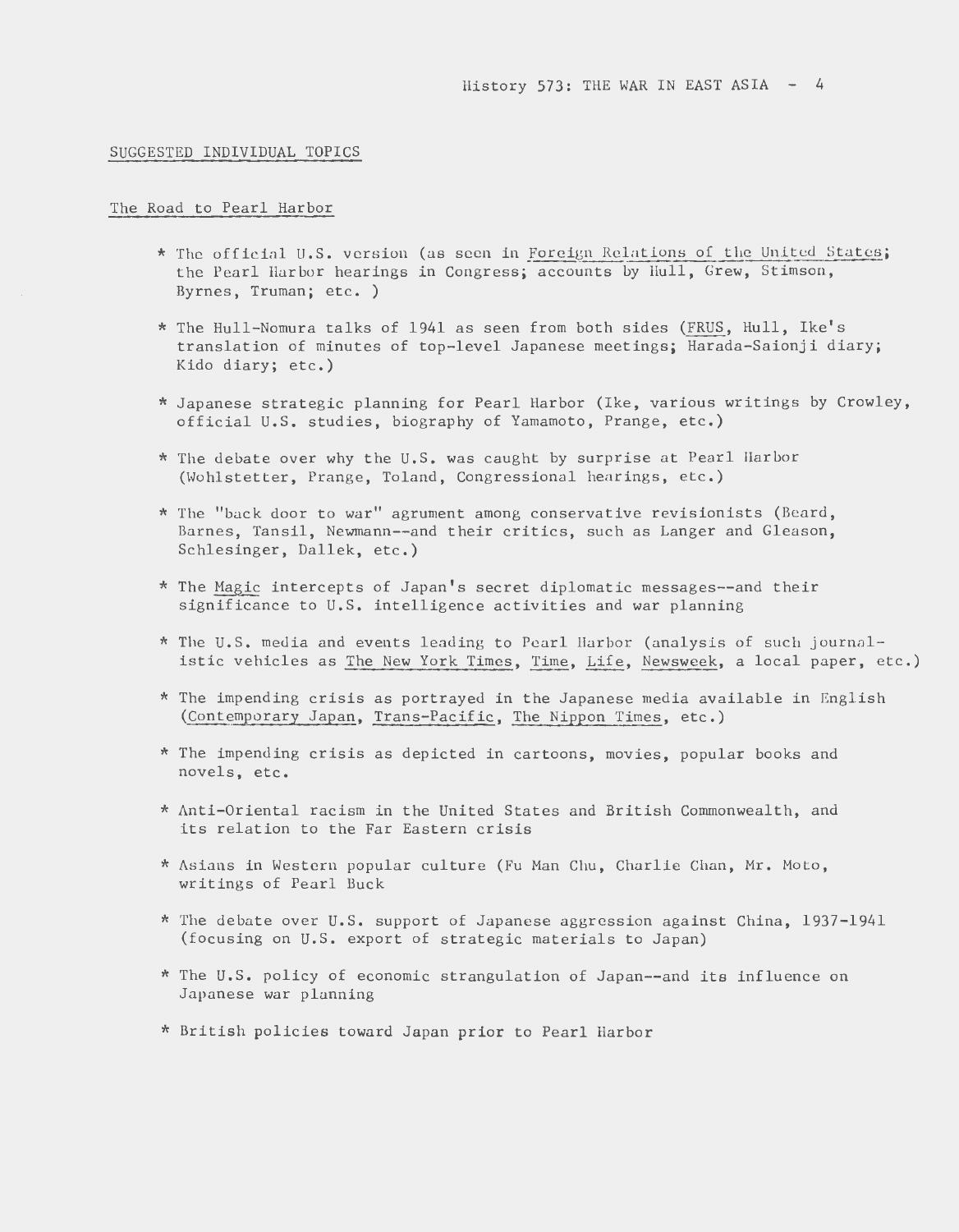#### SUGGESTED INDIVIDUAL TOPICS

## World War Two in Asia

- \* A comparative study of battlefield behavior, atrocities, etc.
- \* Comparative study of propaganda messages and techniques
- \* "Imperialism" and "Anti-Imperialism" in wartime rhetoric, with particular focus on the U.S. and Japan
- \* The "war at home": effects of the war on Japan's civilian population (Havens, Ienaga, Shilloni, USSBS on Morale, reports from immediate postwar period, etc.)
- \* The war as portrayed in the Anglo-American mass media (books, articles, photographs, etc.--or possibly case studies of one or a few specific newspapers or magazines)
- \* War movies (or cartoons, art, songs, etc.)
- \* The wartime "national character" studies by Anglo-American social scientists
- \* War literature (fiction or semi-fiction, including early postwar writings by Americans (such as Norman Maller) and Japanese (such as Fires on the Plain, Harp of Burma, Terraced Hell, Homecoming, etc .))
- \* Retrospective accounts by Japanese military participants (above-mentioned novels, plus works like Zero, Kamikaze, Suicide Submarine, Kogun; plus writings of K. Tsurumi, Ivan Morris, Ienaga, etc.)
- \*Anglo-American cooperation and conflict in the East Asia War (take Thorne's Allies of a Kind as point of departure)
- \* Japanese war and occupation policies in China
- \* Japanese occupation policies in Southeast Asia (in general, or as case study of a particular country such as Indochina, Indonesia, the Philippines, etc.)
- $*$  The evolution and practice of strategic bombing and terror bombing by the Allies
- \* The effects of strategic bombing--and of maritime economic strangulation- against Japan
- \* The decision to drop the atomic bombs on Japan (use Sherwin, Bernstein ed. as points of departure)
- \* Soviet entry into the war in Asia (including the Yalta debate)
- \* Japanese accounts of the atomic-bomb experience
- \*Japan's decision to surrender (start with standard accounts by Butow, USSBS, Pacific War Research Society, Zacharias--and address the question of whether an earlier surrender may have been possible)